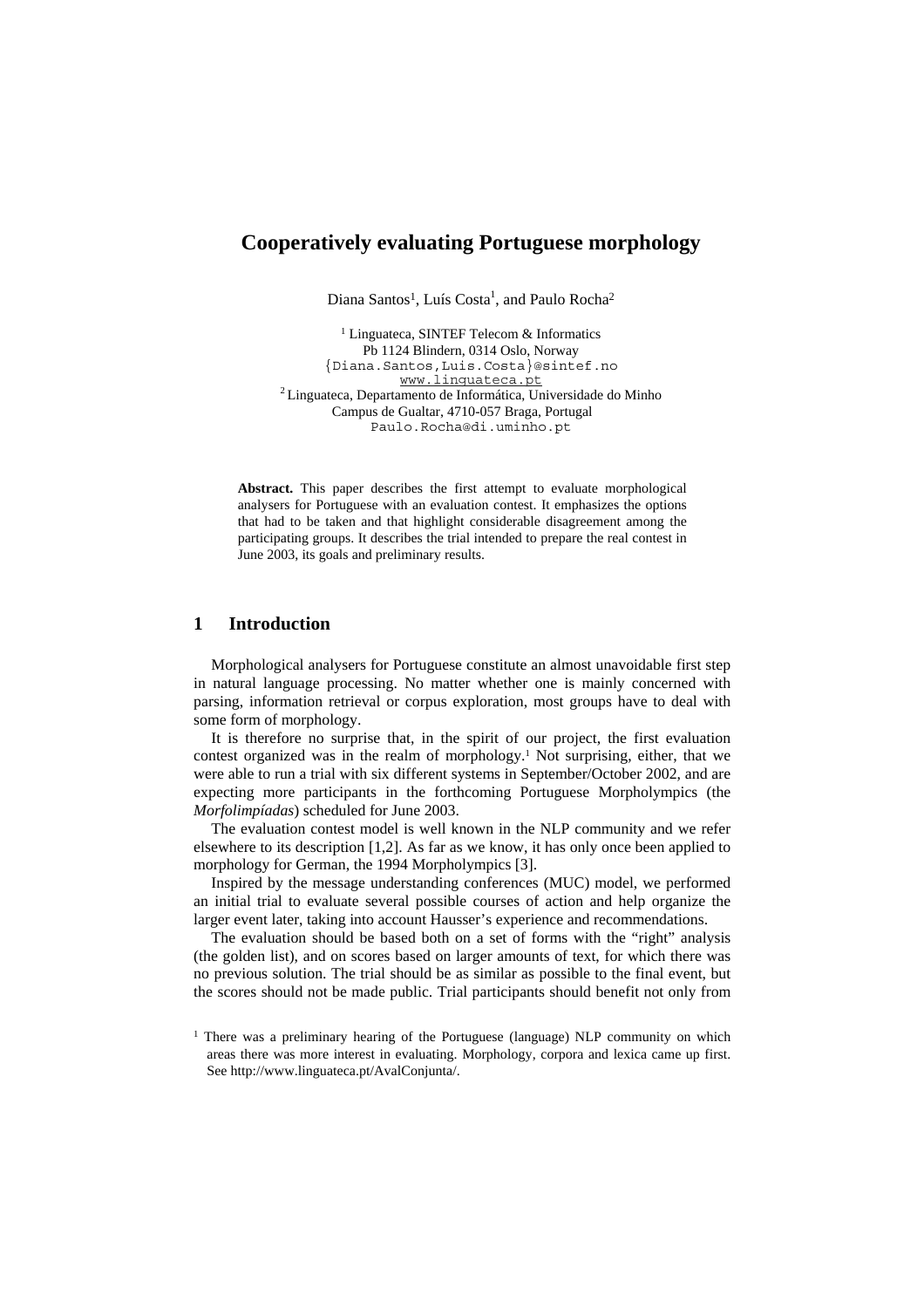the experience but also in that they constitute the organising committee of the major event and help shaping its final form.

In addition to run a rehearsal of the competition, we wanted to a) try out which input and output form was better; b) test whether it was possible to create a golden list which was representative of morphological knowledge required and of morphological problems to be solved; c) investigate whether there were significant performance differences per text kind, variant, genre, etc., and d) find measures that could adequately represent performance and highlight meaningful differences between systems.

## **2 Test materials creation**

First, we asked the participants to cooperatively build a golden standard, by sending us a set of 20-30 judiciously chosen forms with the right analysis to be used in the contest, preferably in the format of their system. It was stressed that the analysis of those forms did not need to reflect real performance; rather, it should represent ideal performance. The first task was to put together the different items sent by 8 different sources for inclusion on the golden list, while at the same time compiling a set of test texts that wrapped all forms, preventing the golden list items to be identified.

### **2.1 Test texts**

The test texts were amassed by randomly extracting chunks including the forms in the golden list from a wide variety of distinct sources, maximizing the set of different available categories, such as subject area, kind of newspaper, translated text or not, etc, over all corpora available (see table 1).

**Table 1.** Distribution of the test texts (according to the organization's tokenization, reflected in the **uul** format)

| Variant          | Words  | Texts | Genre                     | Words  | <b>Texts</b> |
|------------------|--------|-------|---------------------------|--------|--------------|
| Total            | 39,850 | 199   | Total                     | 39,850 | 199          |
| <b>Brazilian</b> | 16,132 | 82    | Newspapers                | 23,823 | 118          |
| Portuguese       | 21,206 | 113   | Original fiction          | 836    | 3            |
| African          | 1,390  | 4     | <b>Translated fiction</b> | 3.117  | 18           |
| Unknown          | 512    |       | Web / email               | 3,333  | 19           |

The texts were provided to the participants in three formats: **uts**, an alphabetical list of the (single word) types in all texts, accompanied by a small **mweuts,** an alphabetical list of a few possible2 multiword types in the texts; **uul**, a pre-tokenized text, one word per line; and **ts**, running text.

<sup>2</sup> Containing both some commonly considered idioms or locutions, as well as sequences of two or three words that just occurred in sequence.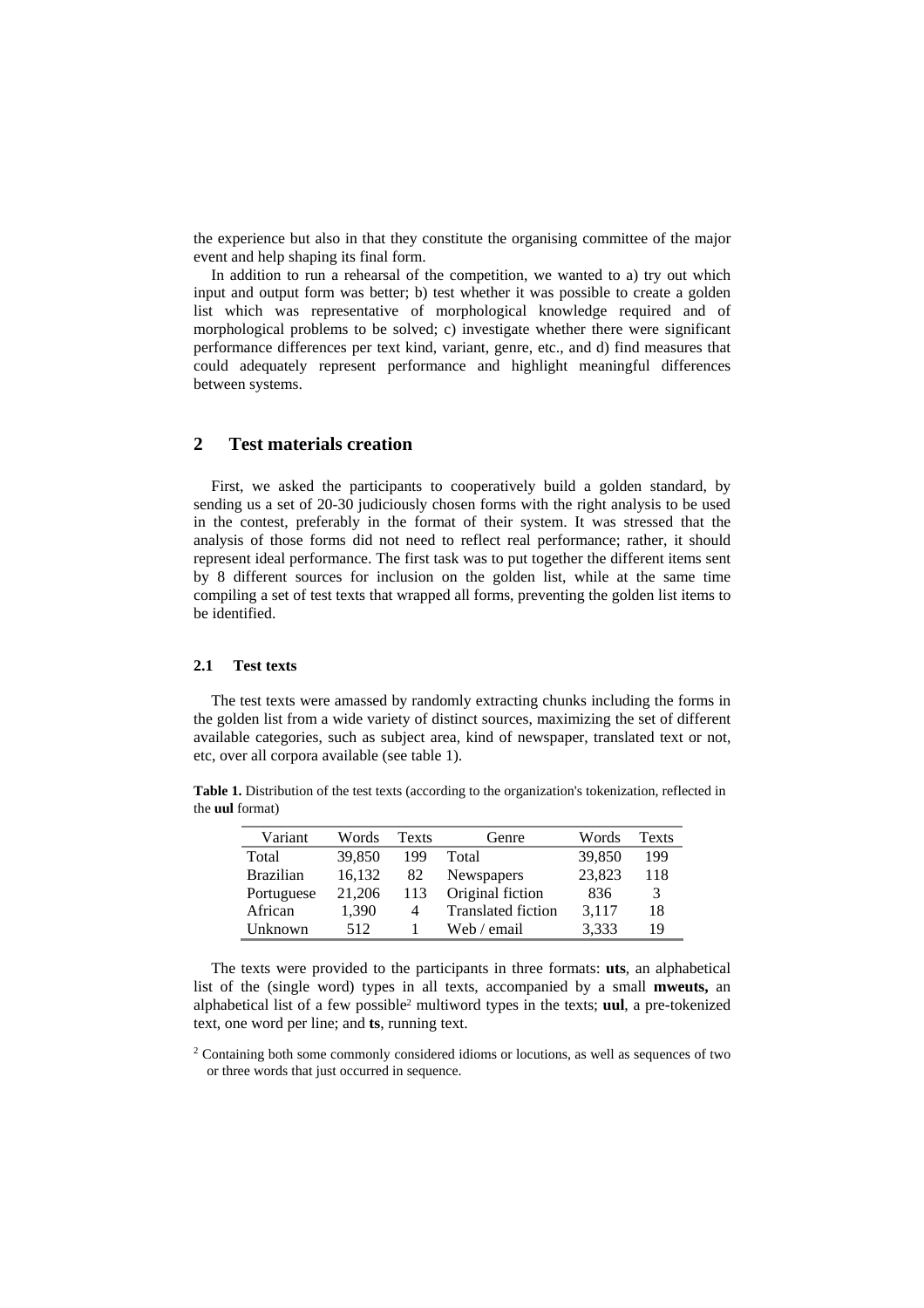The participants had one week to provide the output of their morphological analysers of all forms in sequence, for each of the four files. (A morphological disambiguation task was also included for those groups having systems that could do it. In that case, the goal was to find the right form in context.)

The output of the systems should then be compared to the right answers in the golden list; and compared in general among the systems. This pressuposed the translation of each output into a common format, and the creation of programs for comparison and evaluating the results. The whole organization philosophy gives the least work to the participants, putting the burden on the organization.

## **2.2 Golden list compilation**

Before any of these tasks could be undertaken, however, it was necessary to produce a golden list on which all participants agreed. Maybe not surprisingly, the compilation of the golden list turned out to be an extremely complex task, and involved an endless number of versions until its final form.

Let us give here some simple statistics: the final golden list contained 200 forms having 345 analyses (on average, 1.73 analyses per form). 113 forms had one analysis, 52 two, 20 three and 15 four or more. 114 analyses pertained to verbs, 95 to nouns, and 14 were labelled proper nouns. Defining weight as the ratio of (e.g., verb) analyses over all analyses of the forms which have verb readings, we find verb weight, noun weight and proper noun weight to be .61, .540 and .583 respectively. Of the entries, 9 were multiword expressions, 5 were cliticized verbs and 7 contractions, 14 were hyphenated (different kinds) and 3 forms were deviant (with one analysis only), including foreign words, common spelling mistakes, and neologisms.

Even though the trial organizers had restricted the competition to quite consensual categories (we thought) such as gender, number, lemma or base form, tense, as well as occurrence of superlative or diminutive, we found out that there was a surprisingly larger span of fundamental differences between systems than expected.<sup>3</sup> By preliminary inspection of the participants' output formats for a set of forms, and using common knowledge about Portuguese, we had already come up with a set of encoding principles, in order to minimize encoding differences, e.g.:

- whenever there is total overlapping between verbal forms, we encode only one (as is the case of  $3<sup>rd</sup>$  person singular personal infinite and impersonal infinite;  $3<sup>rd</sup>$ person plural Perfeito and Mais-que-perfeito; etc.)
- we joined as one form verbs with clitics and erased as irrelevant (for purposes of common evaluation) all sublexical classifications: e.g. for *fá-lo-ia* ('would do it'), some systems would return separately all possibilities for *fá*, for *lo* and for *ia* as independent words.

Still, while looking at the set of golden candidates chosen by each participant we had to confront much deeper disagreement, as listed in the next section.

<sup>&</sup>lt;sup>3</sup> The categories were extensionally defined as the pairwise intersection of what was provided by the actual systems, a sample of which output having been requested at an early stage.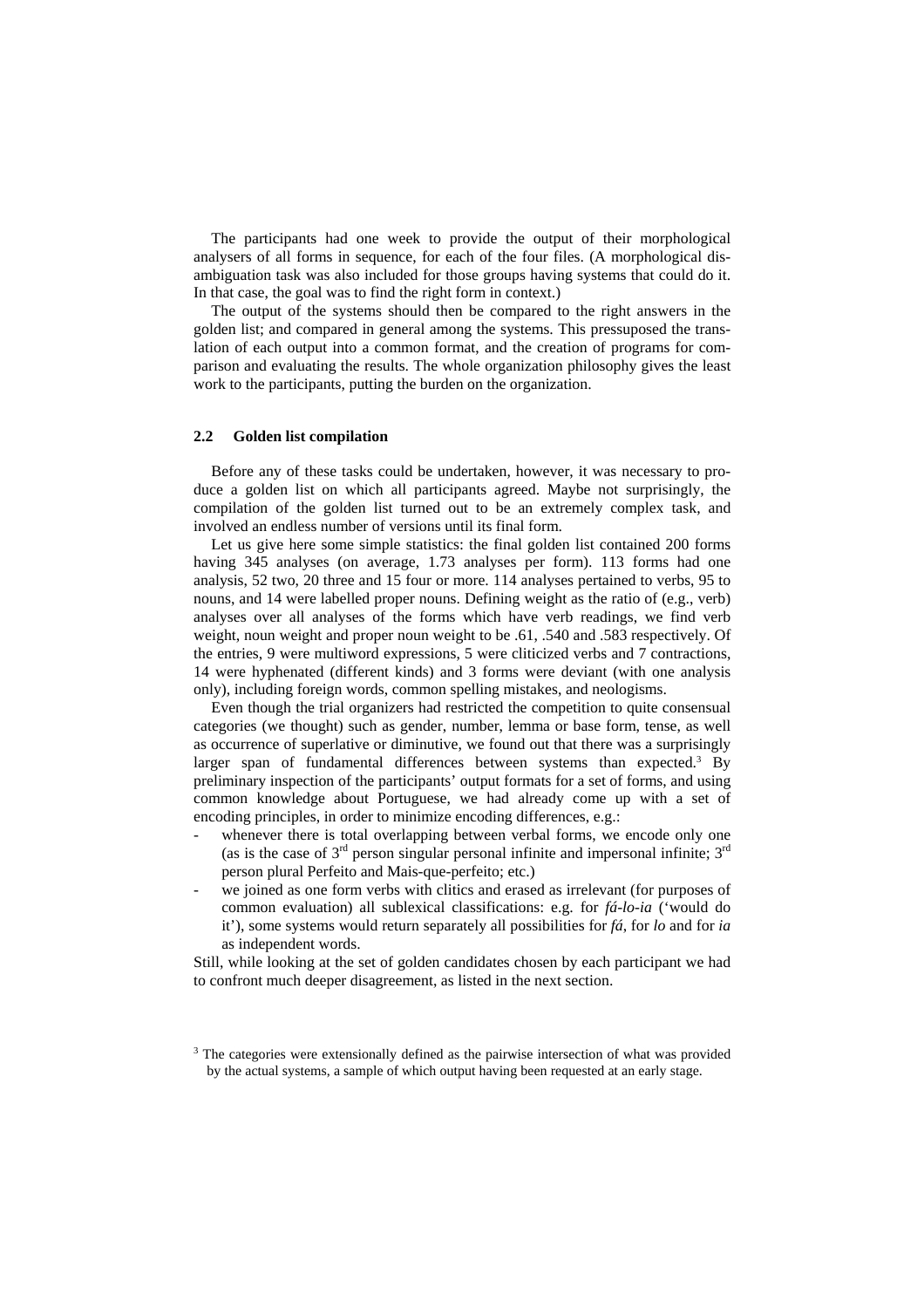### **2.2.1 Different linguistic points of view**

During the process of harmonizing the golden list, we found the following "theoretical disagreement" (as opposed to actual occurrence of different analyses of specific items): differences about PoS categorization (cases 1-4); differences about which information should be associated with a given PoS (5-7); differences about base form or lemma (these are perhaps the most drastic and the ones that affect the larger number of golden list items) (8-10); differences about the values of a given category (11-12); and differences on what should be done by a morphological analyser (13-14).

- 1. some researchers would have a given word ambiguous between noun and adjective; others considered it belonged to a vague noun-adjective category
- 2. some words were either considered proper names or nouns
- 3. quite a lot or words were either considered past participle or adjective or both
- 4. there was no agreement on whether a morphological analyser should return the PoS "adverb" for *clara*, given that in some contexts, adverbs in *mente* drop the *mente* suffix, as in *clara e sucintamente*
- 5. some systems do not consider gender as a feature of past participles
- 6. gender/number for proper names: there is internal gender but also a proper name can be used often to identify all kinds of entities
- 7. should gender be assigned to pronouns when they are invariable?
- 8. when adverbs in *mente* are related to adjectives, some systems return the adjective as lemma, others the adverb form
- 9. derived words: the systems that analyse derivation are obviously different in kind and in information returned from those that only handle inflection, but it seems that there is no standard encoding of derivation information, either
- 10. for some hyphenated words, that have more than one "head", there seems not to be a consensus about how to represent their lemma(s)
- 11. is indeterminate a third value for gender, or it means both M and F?
- 12. how many tenses are there, are tense and mood different categories?
- 13. are abbreviations and acronyms in the realm of morphology?
- 14. should a morphological analyser return "capitalized", "upper case", "mixed case" and so on as part of its output? This question arose because not all morphological analysers actually return the input form, so this information may be lost.

Then, we have to mention the well known hard problems in morphological processing: differences in MWE handling; differences in clitic and contraction handling, and differences in the classification of closed words. (In fact, the organization had initially stated that the classification of purely grammatical items was not interesting for an evaluation contest, since they could be listed once and for all as they concern a small number of words, but we still had to deal with them due to forms which had both grammatical and lexical interpretations.)

#### **2.2.2 Absence of standard**

The cooperative compilation allowed also a general acknowledgement that there was no standard available for specially formatted areas (such as bibliographic citations, results of football matches, references to laws); traditional spelling errors; foreign words; oral transcription; and random spelling errors.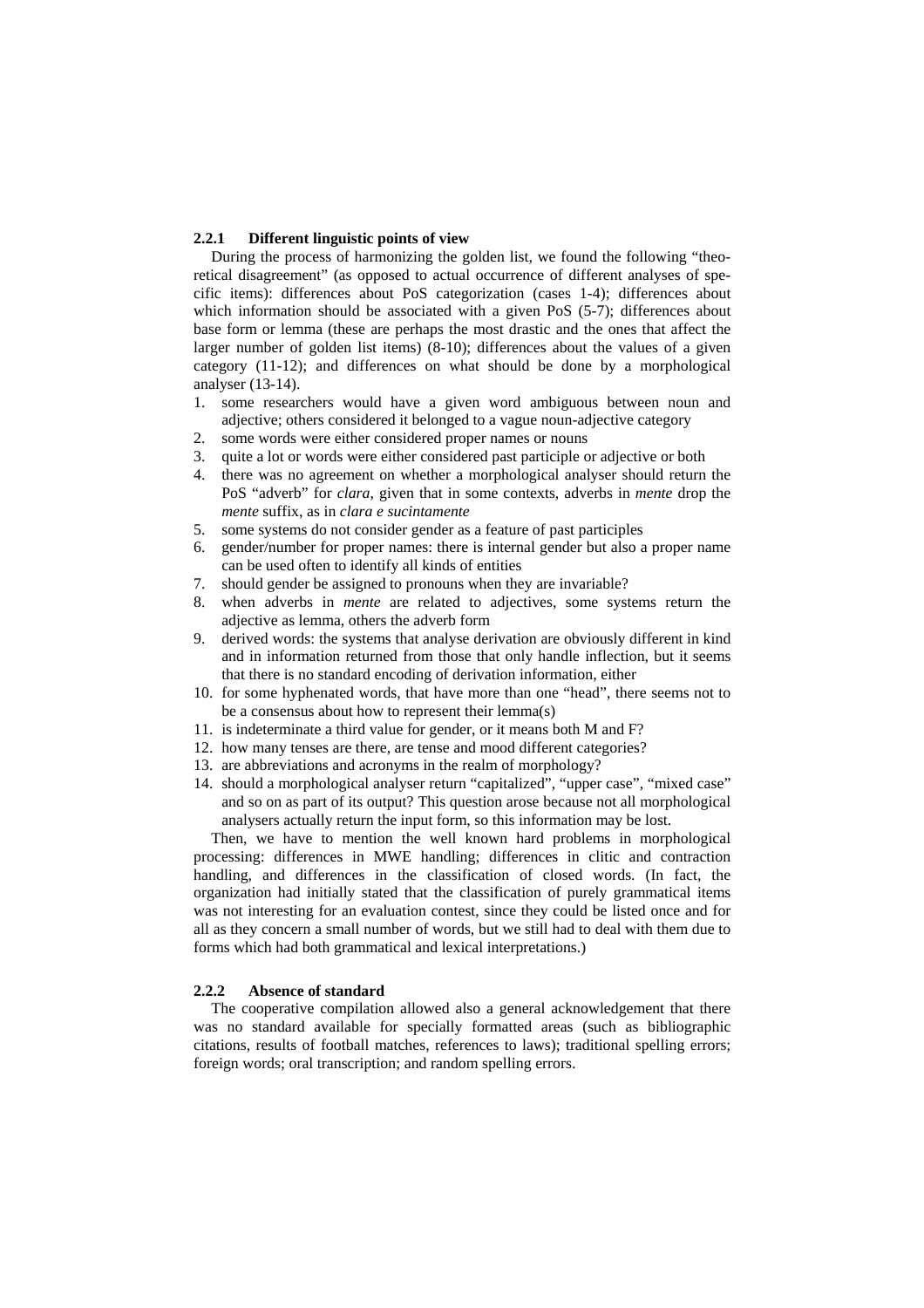It was agreed that for these cases one should simply count their number in the texts, not use them for evaluation. However, this is obviously easier said than done, since they cannot be automatically identified.

## **2.2.3 Different testing points of view**

The compilation process also showed that there were different views of what a golden standard should include, from really "controversial" items, to multiword expressions and punctuation (none of these had been foreseen by the organisers, although later accomodated).

Some participants thought it would be enough to give one analysis (the one they wanted to test) and not all analyses of one form; some were intent on checking the coverage of particularly ambiguous forms; others to see whether a rule-generated system would block a seemingly regular rule to apply.

Some of these differences could and should be solved by clear compilation guidelines and neat examples – like "give all analyses of the form you selected"; "do not include purely grammatical items in the golden list candidates"; "comment or mark deviant items", etc., but others are really interesting since they reflect genuinely different system conceptions with correspondingly different ways of testing them.

Finally, it should be mentioned that, although the problem of rare forms and their possible relevance in the context of an evaluation of morphological analysers was debated, no solution has yet emerged.

## **3 Measuring**

The next step of the trial was to process each system's three outputs and translate them into an internal evaluation format. Then, another set of data was gathered by extracting the data relative to the elements present in the golden list for subsequent comparison of their classifications.

### **3.1 Tokenization data**

The rationale behind the three formats was our fear that too many tokenization differences would hinder easy comparison of running text results ([4] reports 12-14% tokenization differences between two different systems for Portuguese). We provided the **uul** format in order to provide a common tokenization, but this did only half the job, anyway, since some systems still separated our "units" into smaller parts, while others joined several of them. On the other hand, while the **uts** format prevented joining into longer units (since it is an alphabetical order of all types in **uul**), it was unrealistic or even unfair in that it might provide the systems with tokens they wouldn't find if they were left in charge of tokenization.

By providing the same texts in three forms, we wanted to check how significant would be the differences, and eventually choose which was best, or whether a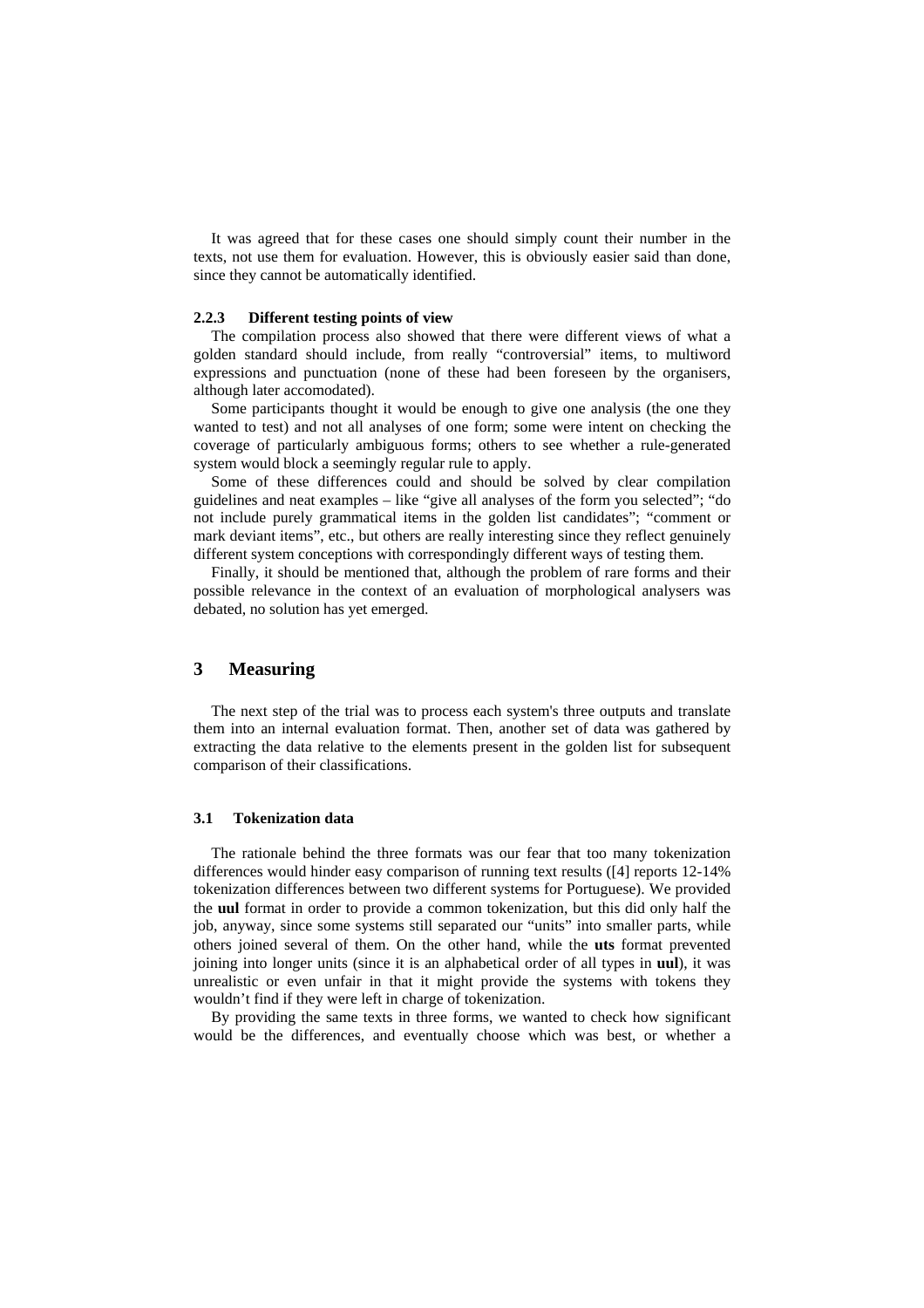combination (probably measuring different things in different formats) should be used.

Quantitative data, in terms of coverage and tokenization agreement, are displayed in tables 2 and 3. Tokenization differences imply that, even if all systems returned exactly the same analyses for the forms they agreed upon, there would still be disagreement for 15.9% of the tokens, or 9.5% of the types.

**Table 2.** Tokenization overview, for the **ts** format. A token is considered common if it was found by the four systems. 8480 tokens were common. One token can have several analyses

| System          | В      | $\mathbf{C}$ | Ð      | H.     |
|-----------------|--------|--------------|--------|--------|
| No. of tokens   | 41.636 | 41.433       | 39.503 | 41.197 |
| No. of analyses | 73.252 | 76.455       | 57.650 | 69.619 |
| Common tokens   | 84.1%  | 91.6%        | 86.5%  | 86.2%  |

**Table 3.** Tokenization overview, for the **uts** format (one type only). A type is considered common if it was found by the four systems. 9580 types were common

| System          | в      | C      | Ð      | E      |
|-----------------|--------|--------|--------|--------|
| No. of types    | 11.593 | 10.896 | 10.613 | 10.745 |
| No. of analyses | 18.483 | 18.742 | 15,005 | 13.487 |
| Common types    | 90.7%  | 92.0%  | 91.3%  | 90.5%  |

As to whether the performance of the morphological analysers varied significantly with text kind, table 4 shows some first results, concerning the analysers' performance regarding language variant (BP: Brazilian, PP: from Portugal).4 (Internal) coverage is defined as the percentage of the tokens identified by the system for which it could produce some analysis (as opposed to "unknown").

**Table 4.** Impact of variant in internal coverage and number of analyses, for the **ts** format, after handling clitics and contractions, and counting every (set of) grammatical analysis as one

| System             | В      |        | נו     | E      |
|--------------------|--------|--------|--------|--------|
| Coverage PP        | 98.20% | 99.95% | 99.19% | 94.94% |
| Analyses/form PP   | 1.38   | 1.67   | 1.26   | 1.44   |
| Coverage BP        | 97.20% | 99.85% | 98.46% | 96.40% |
| Analyses/form BP   | 1.38   | 1.65   | 1.26   | 1.42   |
| Total coverage     | 97.58% | 99.87% | 98.82% | 95.65% |
| Analyses/form gen. | 1.39   | 1.62   | 1.26   | 1.43   |

### **3.2 Comparison with the golden list**

For comparison with the golden list, one can use two different units: the analysis and the form, which may in turn have several analyses. In table 5, not including the 4 There are well-known morphological and (regular) ortographical differences between the two

variants. However, it is possible that most systems can cope with those. On the other hand, results can always be parametrized, for variant-specific systems.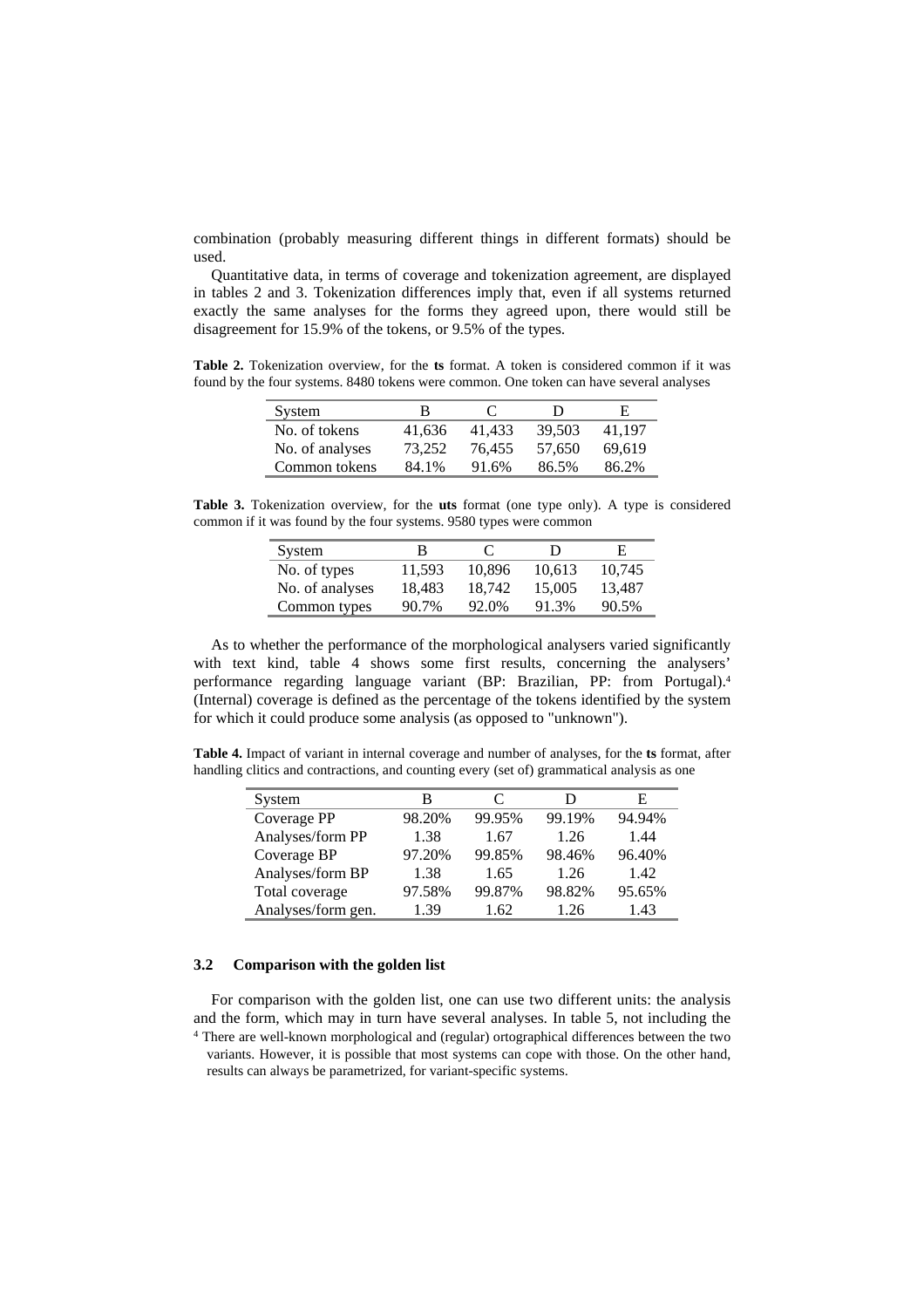two punctuation items, we first give the number of forms and analyses provided by each system, and then proceed to count forms whose set of analyses is exactly like the golden list (column 3), individual analyses just like the golden list (column 4), and which forms had an altogether different number of analyses (column 5), subdivided in more analyses and less analyses. Finally, we look at the set of PoS for a given form (column 8). Later, we intend to use "meaningful combinations of features" [5]. It can in any case be reported that the highest number of differences concerned lemma.

**Table 5.** System comparison with the golden list, using **uts**. Each *form* (ambiguation class) was compared, as regards number of analyses, and set of PoS classifications assigned

| System    | no.   | no.      | equal | equal | diff. | more less |    | diff. in |
|-----------|-------|----------|-------|-------|-------|-----------|----|----------|
|           | forms | analyses | forms | anal. | no.   |           |    | PoS set  |
| golden li | 198   | 343      | 198   | 343   |       |           |    |          |
| system B  | 168   | 297      | 26    | 101   | 69    | 32        | 37 | 70       |
| system C  | 178   | 315      | 93    | 192   | 50    | 24        | 26 | 45       |
| system D  | 186   | 299      | 64    | 160   | 59    | 23        | 36 | 72       |
| system E  | 182   | 274      | 83    | 145   | 67    | 14        | 53 | 83       |

Note that the column for "no. forms" is necessary since not all forms were recognized as such by the competing systems (in addition, the **mweuts** data are not included for lack of an easy comparable unit). Several scoring functions can then be applied.

### **3.3 Coarse-grained comparison of the output for all tokens**

We wanted to see whether it was possible to measure (blind) agreement among systems based on all common tokens recognized. Table 6 presents an initial "agreement table", where the system in the left is considered as correct and the system on top is measured against it, after a first homogeneization procedure, concerning contractions and clitics, was applied, and all grammatical analyses were reduced to one.

**Table 6.** System cross-comparison, based on **uts**. Each system in turn is used as golden standard. The cells contain the percentage of analyses of the top system which agree, of all analyses of the system on the left). The field "other information" was not taken into account

| System   | в    | C    | D    | E    |
|----------|------|------|------|------|
| system B | 100% | 68%  | 51%  | 47%  |
| system C | 69%  | 100% | 57%  | 53%  |
| system D | 66%  | 68%  | 100% | 53%  |
| system E | 64%  | 71%  | 59%  | 100% |

These are the raw numbers. Although they may seem overwhelming, several steps can be taken to reduce sytematically some of the differences, not only by harmonizing further the tokenization (such as numbers, proper names and abbreviations), but especially by taking into consideration systematic conflicting points of view.